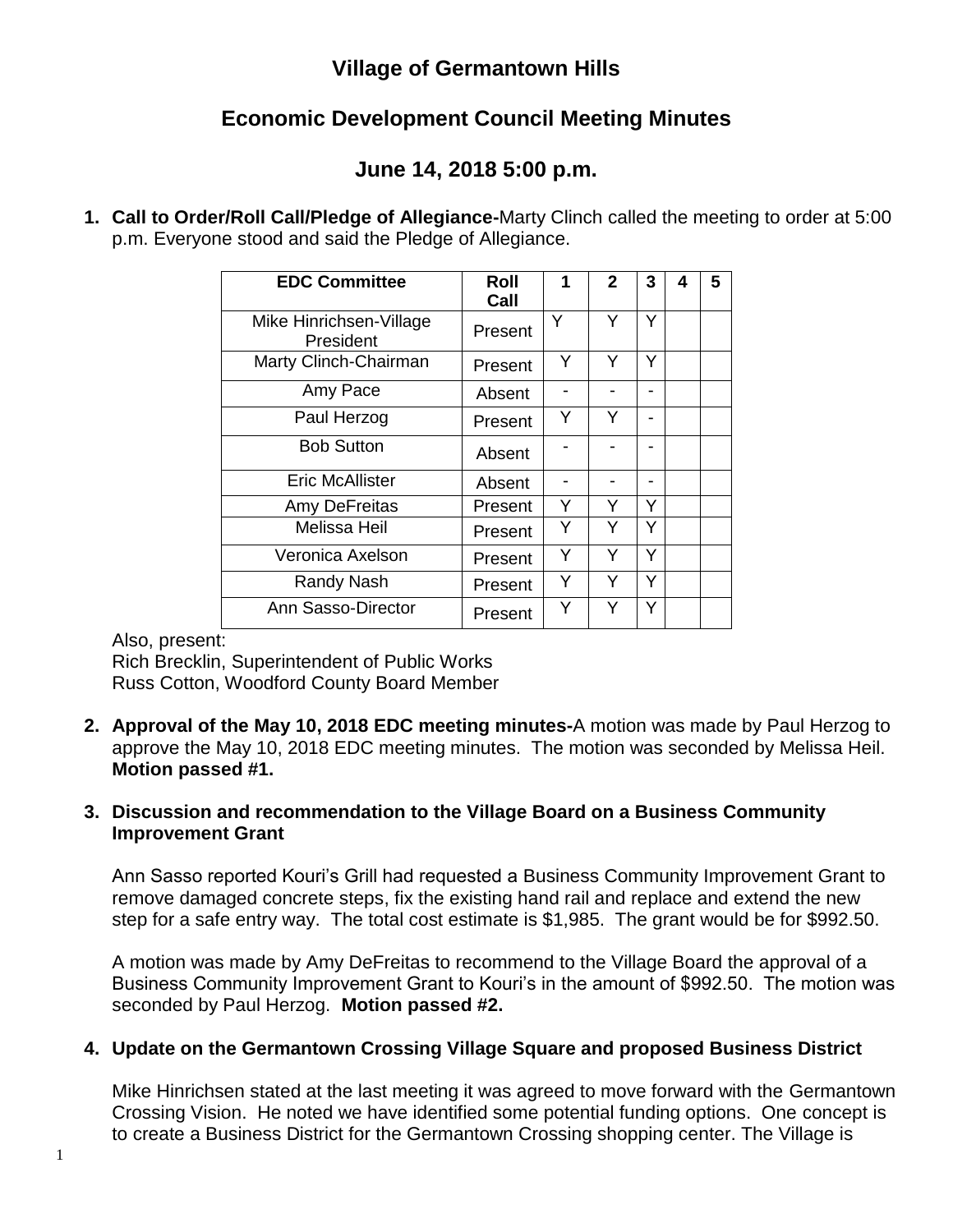putting a Business District Plan together and has engaged a consultant to do the blighted portion of the plan. The Business District allows for up to a 1% sales tax on certain items. The Village has looked at rough estimates for the potential revenues to help offset a bond or debt certificate in order to make improvements to the properties and develop the Village Square. Mike noted we have met with several property owners and will meet with more in the next couple of weeks to get their input on the plan. So far everyone is in consensus with the plan. The Business District location and time frame for implementation were discussed.

Mike noted other funding options have been identified which include local funds, private funds, bond, loan, Business District, the allocation of video gaming funds the Village receives each year, Woodford County Revolving Loan Fund, ITEP/TAP and in-kind donations.

### **5. Discussion and recommendation to the Village Board on presentation of the Germantown Crossing Village Square information on the website**

Mike Hinrichsen indicated so far, we haven't gone public with the vision other than sharing with some groups in the area. The drawings have been updated to not include the property with the bandshell at this time. The committee discussed the need to make sure the vision is presented as our future plan and not make any promises on the timing of the improvements. Melissa Heil recommended the possibility of having a booth at the Michaels event in order to share with the public what we are working on. The Village had discussed putting up a sign showing the vision similar to what was done for the Anker Lane project.

The committee was in consensus to put together the vision and presentation for the community and website.

## **6. Discussion on the newly acquired Village Property**

Mike Hinrichsen noted that the Village had recently purchased the 4.4 acres off of Lourdes Road along Rt 116. The property is zoned commercial. He explained how important the development of this property is to the Village. The Village had received some inquires for potential uses of the property that were not allowable uses in the code. This made the Village more aware of the need to make sure the property is developed in the best interests of the community.

## **7. EDC Chairman/Director/Village President Reports**

Marty Clinch stated there have been preliminary talks on developing the MTCO Park with the School, GHAA and Village participation. There are new preliminary drawings that will also incorporate a pedestrian overpass from MTCO Park to Great Oaks Church. There was a meeting with IDOT that went well where the pedestrian crossing was discussed along with potential funding opportunities. Ann Sasso noted if the preliminary engineering is completed by next fall then there's potential to submit an application for an ITEP grant.

Paul Herzog had to leave at 5:39 p.m.

Ann Sasso reported at a meeting this week Vic Narusis from DCEO had given a presentation on site selectors and keys to better attraction. Ann noted Daisy May's gaming should be opening soon in the ATC building and the space at Germantown Crossing hopefully should be filled by the end of the year.